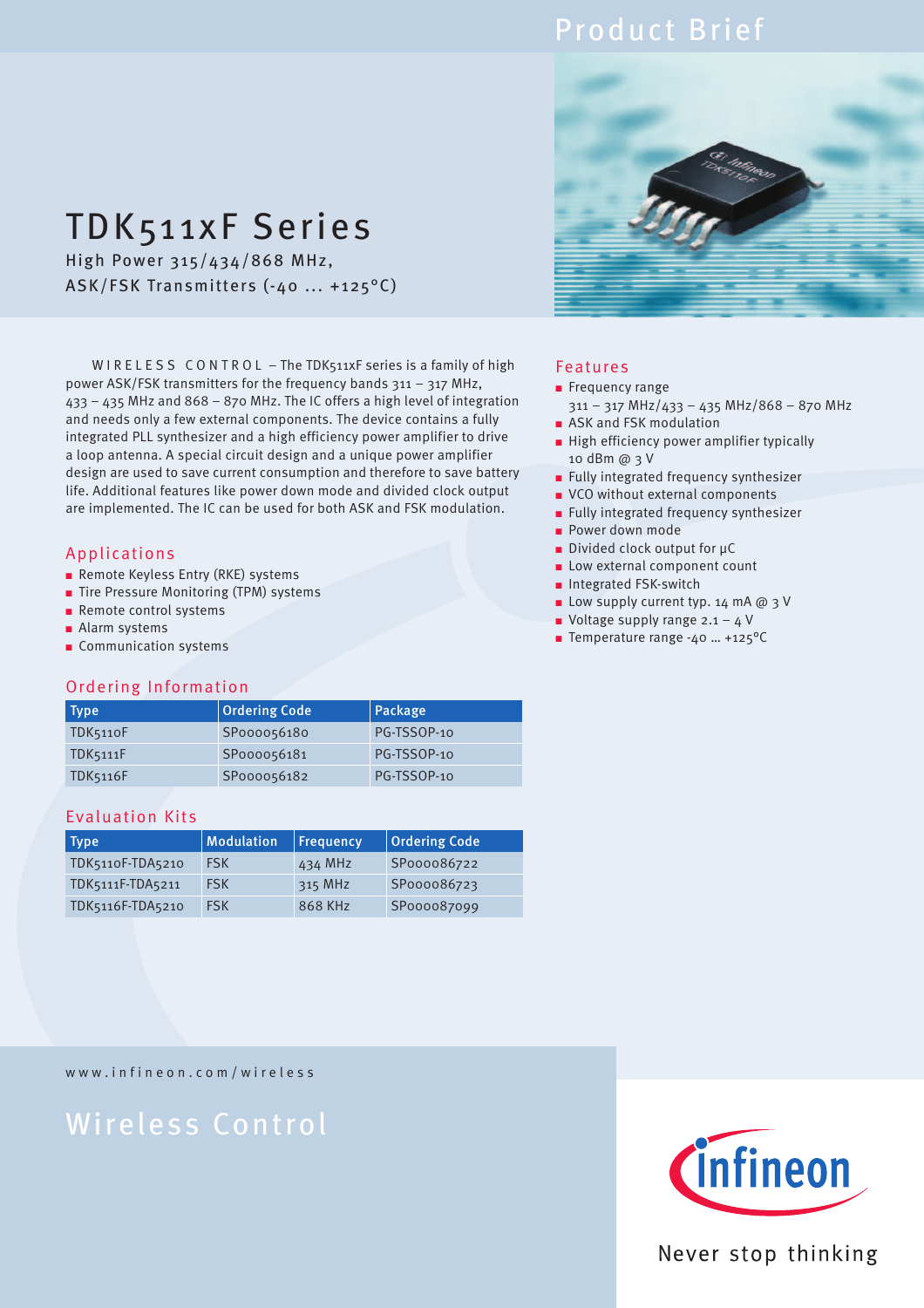### Block Diagram TDK5110F



| <b>Type</b>                                                        | TDK5110F                             | <b>TDK5111F</b>         | <b>TDK5116F</b>         |
|--------------------------------------------------------------------|--------------------------------------|-------------------------|-------------------------|
| <b>Frequency Range</b>                                             | $433 - 435$ MHz                      | $311 - 317$ MHz         | $868 - 870$ MHz         |
| Data Rate                                                          | 20 kHz (ASK/FSK)                     | 20 kHz (ASK/FSK)        | 20 kHz (ASK/FSK)        |
| <b>Supply Voltage</b>                                              | $2.1 - 4$ V                          | $2.1 - 4V$              | $2.1 - 4V$              |
| Supply Current typ.<br>(PLL Enable Mode/Transmit Mode $V_s = 3$ V) | $4/14.2$ mA                          | $4/14$ mA               | $4/14$ mA               |
| <b>Power Down Current</b>                                          | $4 \mu A$                            | $4 \mu A$               | $4 \mu A$               |
| RF Transmit Power typ.                                             | $10.0$ dBm                           | $10.0$ dBm              | $10.0$ dBm              |
| Package                                                            | PG-TSSOP-10                          | PG-TSSOP-10             | PG-TSSOP-10             |
| Temperature Range                                                  | $-40^{\circ}$ C  +125 <sup>o</sup> C | $-40^{\circ}$ C  +125°C | $-40^{\circ}$ C  +125°C |

How to reach us: http://www.infineon.com

Published by Infineon Technologies AG 81726 München, Germany

© Infineon Technologies AG 2006. All Rights Reserved.

### Legal Disclaimer

The information given in this Product Brief shall in no event be regarded as a guarantee of conditions or characteristics ("Beschaffenheitsgarantie"). With respect to any examples or hints<br>given herein, any typical values stated herein and/or any informa-<br>tion regarding the application of the device, Infineon Technologies<br>hereby disclaims any including without limitation warranties of non-infringement of intellectual property rights of any third party.

#### Information

For further information on technology, delivery terms and conditions and prices please contact your nearest Infineon Technologies Office (www.infineon.com).

#### Warnings

Due to technical requirements components may contain dangerous substances. For information on the types in question please contact your nearest Infineon Technologies Office.

Infineon Technologies Components may only be used in life-support devices or systems with the express written approval of Infineon Technologies, if a failure of such components can reasonably be<br>expected to cause the failure of that life-support device or system,<br>or to affect the safety or effectiveness of that device or system.<br>Life support devices o the human body, or to support and/or maintain and sustain and/or protect human life. If they fail, it is reasonable to assume that the health of the user or other persons may be endangered.

Ordering No. B138-H8689-G1-X-7600 Printed in Germany PS 0506.5 nb